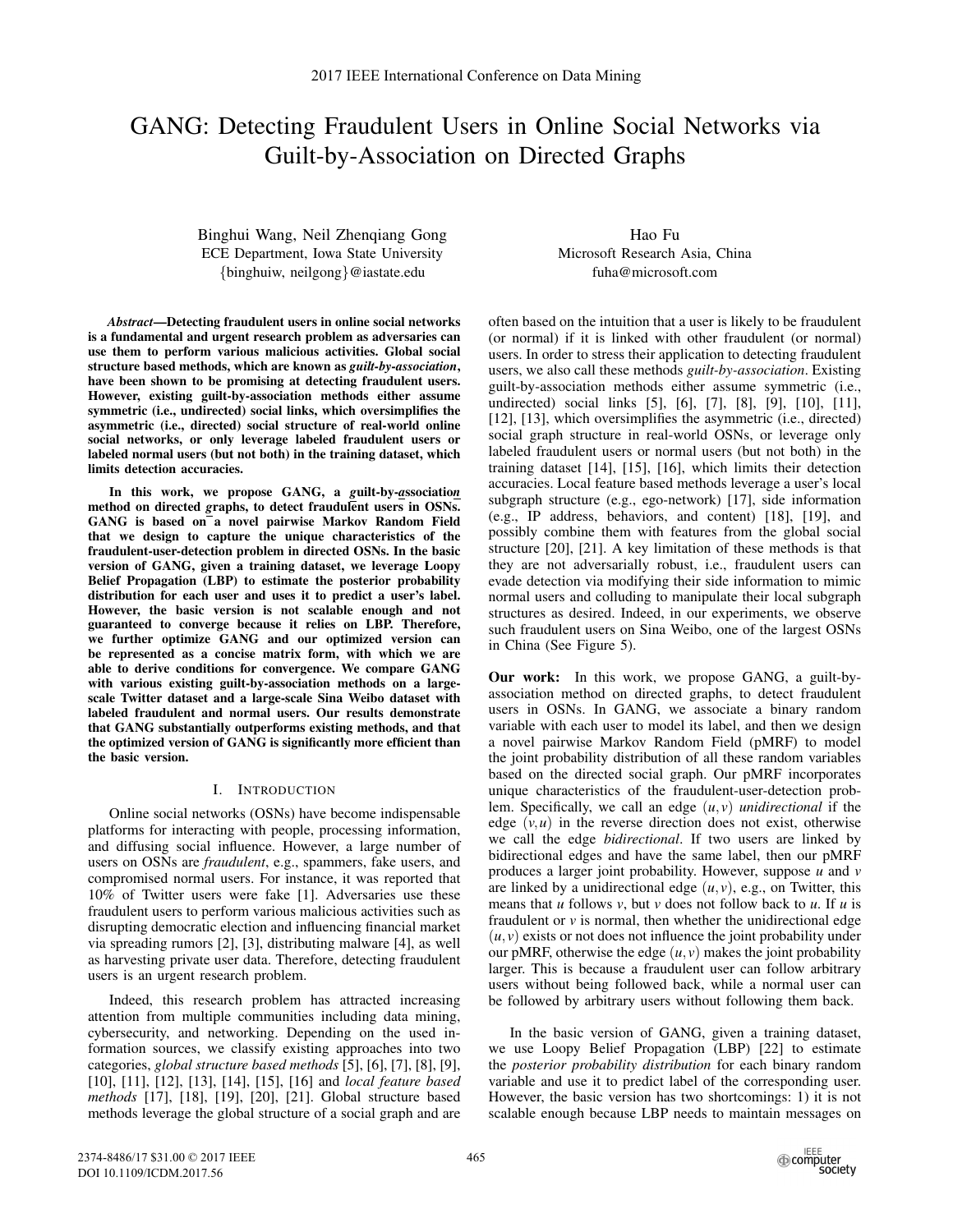each edge, and 2) it is not guaranteed to converge because LBP might oscillate on loopy graphs [22]. Therefore, we further optimize GANG to address these shortcomings. Our optimizations include eliminating message maintenance and approximating GANG by a concise matrix form. We also derive the conditions for our optimized GANG to converge.

We evaluate GANG and compare it with various existing guilt-by-association methods using a large-scale Twitter dataset (42M users and 1.5B directed edges) and a large-scale Sina Weibo dataset (3.5M users and 653M directed edges). Both datasets have labeled fraudulent and normal nodes. Our results demonstrate that GANG substantially outperforms existing guilt-by-association methods. Via a case study on Sina Weibo, we found that GANG can detect a large amount of fraudulent users that evaded Sina Weibo's detector. Moreover, we demonstrate that the optimized version of GANG is significantly more efficient than its basic version.

In summary, our key contributions are as follows:

- We propose GANG to detect fraudulent users in OSNs via guilt-by-association on directed graphs. GANG leverages a novel pMRF that captures the unique characteristics of the fraudulent-user-detection problem.
- We optimize GANG to make it scalable and convergent.
- We evaluate GANG and various existing guilt-byassociation methods using a large-scale Twitter dataset and a large-scale Sina Weibo dataset with labeled fraudulent and normal users. Our results demonstrate that GANG significantly outperforms existing methods, and that the optimized GANG is significantly more efficient than its basic version.

## II. RELATED WORK

## *A. Using Global Graph Structure*

These methods [5], [6], [7], [8], [9], [10], [11], [12], [13], [14], [15], [16] often leverage a set of labeled fraudulent nodes and/or labeled normal nodes. Then they *propagate* these label information among the graph to predict labels of the remaining nodes. The key insight of these methods is that a node is fraudulent (or normal) if it links to other fraudulent (or normal) nodes. We call these methods *guilt-by-association* methods in order to stress their application to detecting fraudulent users.

Using directed social graphs: Fraudulent users detection in social networks can be modeled as binary classification on directed graphs. For instance, Twitter's follower-followee network is a directed graph, and detecting fraudulent users can be viewed as a binary classification problem for nodes in the directed graph. To the best of our knowledge, guilt-byassociation methods [14], [15], [16] on directed graphs are all based on random walks. Specifically, DistrustRank [15] and CIA [16] assign an initial "badness" reputation score for each node based on a set of labeled fraudulent nodes, while TrustRank [14] assigns an initial "normalness" reputation score for each node based on a set of labeled normal nodes. Then, they use random walks to propagate the reputation scores to the remaining nodes. They also restart the random walks from the initial reputation scores with a certain probability called *restart probability*.

These methods can only leverage labeled normal nodes [14] or labeled fraudulent nodes [15], [16], but not both, which limits their detection accuracies. Our method is a guilt-byassociation method on directed graphs, and it can leverage both labeled fraudulent nodes and labeled normal nodes in the training dataset. Our method is based on a novel pairwise Markov Random Field and optimized Loopy Belief Propagation.

Using undirected social graphs: Some guilt-by-association methods [5], [6], [7], [8], [9], [10], [11], [12], [13] assume symmetric relationships between nodes. They often assume the graph satisfies the *homophily* property, i.e., two linked nodes tend to share the same label. In principle, one can apply these methods to detect fraudulent nodes in directed social graphs via transforming them into undirected graphs. However, a directed graph has richer structural information than its undirected version [23]. Transforming a directed graph into an undirected one oversimplifies the graph structure and achieves limited accuracy (as we demonstrate in our experiments). Generally speaking, there are two ways to transform a directed graph to an undirected one. One way is to keep an undirected edge between two nodes once they are connected by directed edge(s). This way is not adversarially robust. In particular, fraudulent nodes can easily inject a large amount of edges with normal nodes in the undirected graph. For instance, on Twitter, a fraudulent user can follow many normal users, all of which will be kept in the undirected graph. As a result, fraudulent nodes well embed in the normal nodes and the undirected graph does not satisfy the homophily property, limiting the detecting accuracy of those guilt-by-association methods. The other way is to keep an undirected edge between two nodes if they are connected via bidirectional edges. However, such transformation cannot leverage unidirectional edges, which are useful for determining reputations of nodes.

## *B. Using Local Features*

Local feature based methods leverage a user's local subgraph structure (e.g., dense subgraphs, a node's hop-2 neighborhood, and a node's ego-network) [17], side information (e.g., IP address, behaviors, and content) [18], [19], and possibly combine them with features from the global social structure [20], [21]. They rely on that fraudulent nodes have abnormal subgraph structures, behavioral analysis, linguistic analysis, and/or sentiment analysis.

A key limitation of these methods is that they are not adversarially robust. Specifically, fraudulent nodes can evade detection of subgraph based methods via creating many fake nodes (e.g., an adversary can create many fake accounts on Twitter [1]) and manipulating links between them to change their subgraph structures as desired. Fraudulent nodes can also modify their side information to mimic normal nodes to evade side information based methods. Indeed, we found such fraudulent nodes in Sina Weibo, and our method can detect them (See Figure 5).

Hooi et al. [24] proposed a dense-subgraph-based method to detect fraudulent accounts. Specially, they aimed to find dense subgraphs and treat nodes in them as fraudulent. Their method has theoretical guarantees on adversarial camouflage. However, their method cannot produce a suspiciousness score for every node and they assume the suspiciousness scores are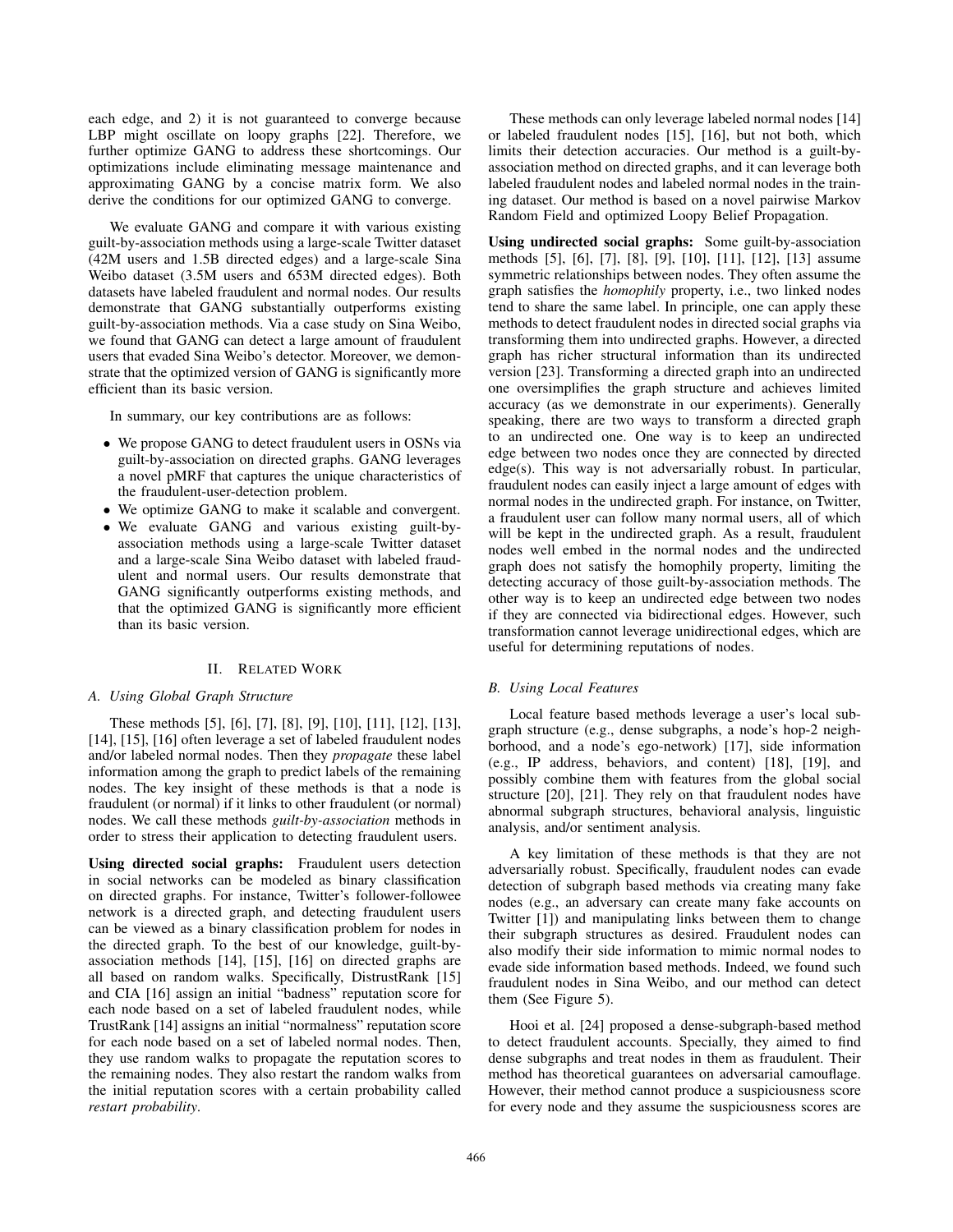

Fig. 1: Illustration of three types of neighbors.  $v_1$ ,  $v_2$ , and  $v_3$ are *bidirectional*, *unidirectional incoming*, and *unidirectional outgoing* neighbors of *u*, respectively.

given. In practice, OSN providers often hire human workers to manually inspect users and flag fraudulent ones. Producing a suspiciousness score can rank users, which serves as a priority list to aid human workers to find more fraudulent users within the same period of time. Our method produces a suspiciousness score for every user (i.e., the probability that a user is fraudulent).

#### III. PROBLEM DEFINITION

Suppose we are given a directed social graph  $G = (V, E)$ , where a node  $v \in V$  represents a user, |V| is the number of users, and a directed edge  $(u, v) \in E$  indicates a certain relationship between *u* and *v*. For instance, such relationship could be that *u* follows *v* on Twitter, *u* sends a friend request to *v* on Facebook, or *u* accepts friend request from *v* on Facebook. Each node can be either *fraudulent* or *normal*. Fraudulent nodes include spammers, fake users, and compromised users.

Definition 1 (Directed Graph based Fraudster Detection). *Suppose we are given a directed social graph and a training dataset consisting of labeled fraudulent and normal nodes. Fraudster detection is to predict the label of each remaining node in the social graph.*

Notations: We call an edge  $(u, v)$  *unidirectional* if the edge  $(v, u)$  does not exist. We denote by  $E_1$  unidirectional edges in the graph, e.g.,  $E_1 = \{(u, v) | (u, v) \in E \text{ and } (v, u) \notin E\}$ . We call an edge  $(u, v)$  *bidirectional* if the edge  $(v, u)$  also exists. We denote by  $E_2$  bidirectional edges in the graph, i.e.,  $E_2 =$  $\{(u, v) | u < v \text{ and } (u, v) \in E \text{ and } (v, u) \in E\}.$  Note that, in our definition, either  $(u, v)$  or  $(v, u)$  (but not both) appears in  $E_2$  if they are bidirectional edges.

We denote by  $\Gamma_b(u)$ ,  $\Gamma_i(u)$ , and  $\Gamma_o(u)$  the set of *bidirectional*, *unidirectional incoming*, *unidirectional outgoing* neighbors of a user *u*. Fig. 1 illustrates the three types of neighbors. Formally, we have  $\Gamma_b(u) = \{v | (v, u) \in E \text{ and } (u, v) \in E\},\$  $\Gamma_i(u) = \{v | (v, u) \in E \text{ and } (u, v) \notin E\}$ , and  $\Gamma_o(u) = \{v | (u, v) \in E\}$ *E* and  $(v, u) \notin E$ . Furthermore, we denote by  $\Gamma(u)$  the set of all neighbors of *u*, i.e.,  $\Gamma(u) = \Gamma_b(u) \cup \Gamma_i(u) \cup \Gamma_o(u)$ . Please note that unidirectional incoming neighbors are different from conventional incoming neighbors, and unidirectional outgoing neighbors are different from conventional outgoing neighbors, because conventional incoming neighbors and outgoing neighbors also include bidirectional neighbors.

Table I includes these notations and other important notations used in the paper.

TABLE I: Important notations.

| <b>Notation</b>             | Explanation                                                  |  |  |
|-----------------------------|--------------------------------------------------------------|--|--|
| $\overline{G}=(V,E)$        | Directed graph.                                              |  |  |
| $E_1$                       | Unidirectional edges.                                        |  |  |
| $E_2$                       | Bidirectional edges.                                         |  |  |
| $\Gamma_b(u)$               | Bidirectional neighbors of $u$ .                             |  |  |
| $\overline{\Gamma_i(u)}$    | Unidirectional incoming neighbors of $u$ .                   |  |  |
| $\Gamma_o(u)$               | Unidirectional outgoing neighbors of $u$ .                   |  |  |
| $\Gamma(u)$                 | All neighbors of $u$ .                                       |  |  |
| $\overline{\mathbf{A}_{b}}$ | Bidirectional adjacency matrix.                              |  |  |
| $\overline{A_i}$            | Incoming adjacency matrix.                                   |  |  |
| ${\bf A}_o$                 | Outgoing adjacency matrix.                                   |  |  |
| $x_u$                       | Binary random variable modeling $u$ .                        |  |  |
|                             | Prior probability of u being fraudulent.                     |  |  |
| $\frac{q_u}{\hat{q}_u}$     | Residual of $q_u$ , i.e., $\hat{q}_u = q_u - 0.5$ .          |  |  |
| $p_u$                       | Posterior probability of u being fraudulent.                 |  |  |
| $\hat{p}_u$                 | Residual of $p_u$ , i.e., $\hat{p}_u = p_u - 0.5$ .          |  |  |
| w                           | Homophily strength of every edge.                            |  |  |
| ŵ                           | Residual of w, i.e., $\hat{w} = w - 0.5$ .                   |  |  |
| $m_{v\mu}$                  | Message sent by v to u for $x_u = 1$ .                       |  |  |
| $\hat{m}_{vu}$              | Residual of $m_{vu}$ , i.e., $\hat{m}_{vu} = m_{vu} - 0.5$ . |  |  |

### IV. DESIGN OF GANG

We introduce a basic version of our GANG. Specifically, we first introduce intuitions on which GANG is based. Second, we design a novel customized pairwise Markov Random Field (pMRF) to capture the intuitions. Third, we discuss how we leverage the pMRF to detect fraudulent nodes.

#### *A. Intuitions*

We associate a binary random variable  $x_u$  with each user *u* in the graph, where  $x_u = 1$  and  $x_u = -1$  mean that *u* is *fraudulent* and *normal*, respectively. We denote by  $\bar{x}_u$  the observed label of a node  $u$ . We denote by  $x<sub>S</sub>$  the set of binary random variables associated with the set of vertices in *S*, and we denote by  $\bar{x}_s$  the observed labels of these random variables. In particular,  $\bar{x}_{\Gamma(u)}$  are the observed labels of *u*'s neighbors.

Different types of neighbors have different influences on a node *u*'s label. Specifically, we have the following intuitions:

• Intuition I: Bidirectional neighbors. If a neighbor *v* is a bidirectional neighbor of *u*, then *u* tends to have the same label with *v*, e.g., both *u* and *v* tend to be fraudulent. This property is known as *homophily*. OSNs with fraudulent and normal nodes have the homophily property because normal nodes will not link to fraudulent nodes with bidirectional edges in most cases. Given the labels of *u*'s bidirectional neighbors, we model the probability that *u* is fraudulent as the following *sigmoid function*:

$$
Pr(x_u = 1 | \bar{x}_{\Gamma_b(u)}) = \frac{1}{1 + \exp(-\sum_{v \in \Gamma_b(u)} J_{vu} \bar{x}_v)},
$$
 (1)

where  $J_{vu}$  is the coupling strength of the edge  $(v, u)$ , and we set *Jvu*=*Juv* for bidirectional edges. Moreover, we set  $J_{vu} > 0$  to model the homophily property. In our model, *u* has a higher probability to be fraudulent if more of its bidirectional neighbors are fraudulent. We note that using a sigmoid function allows us to capture these intuitions using a customized pMRF.

• Intuition II: Unidirectional incoming neighbors. If  $\nu$  is an unidirectional incoming neighbor, then *v* is not informative for *u*'s label if *v* is fraudulent. This is because a fraudulent node can link to many other nodes (fraudulent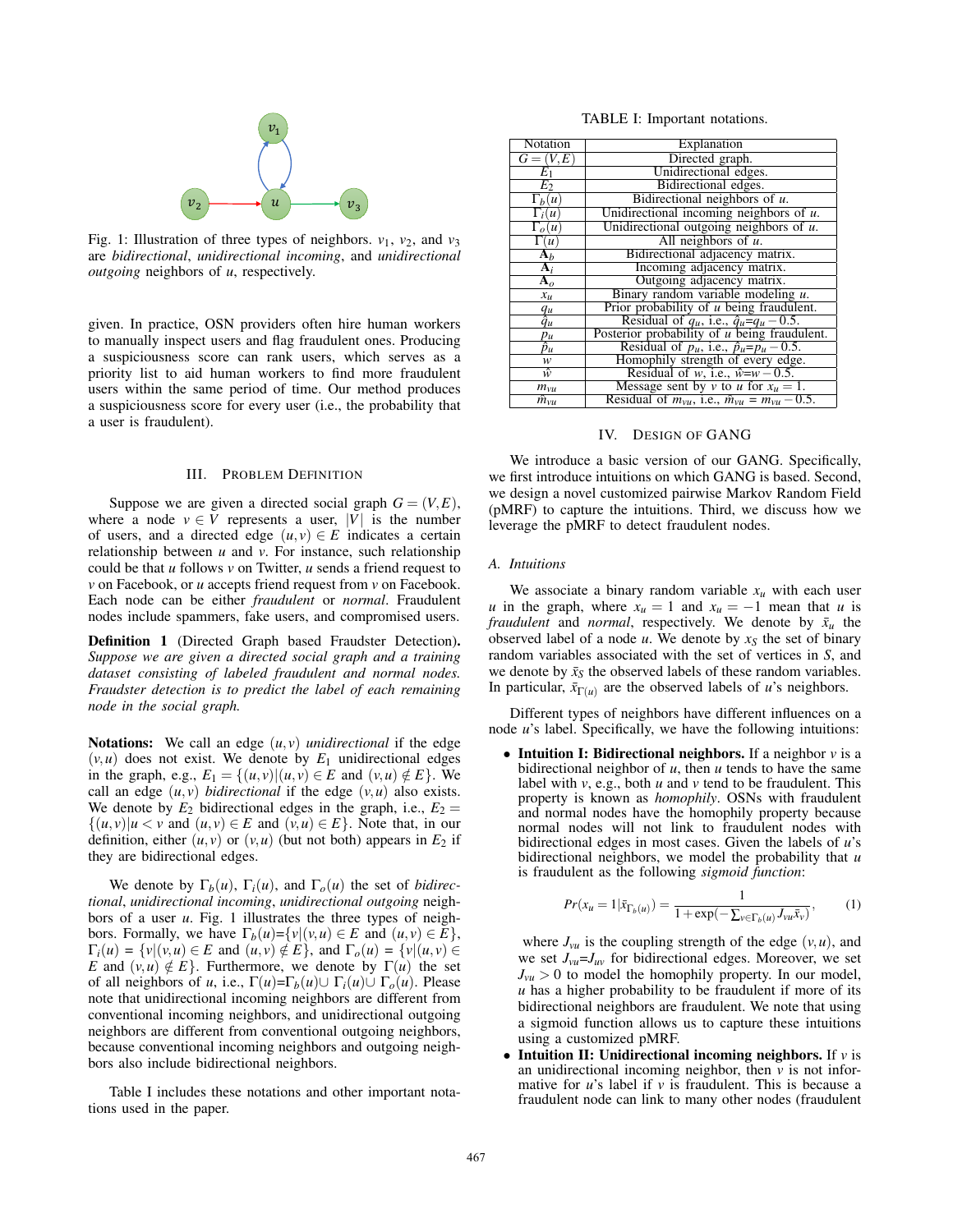or normal) in OSNs. For instance, in Twitter, the followerfollowee network is a directed graph in which an edge  $(v, u)$  means that *v* follows *u*, and a fraudulent node could follow many other fraudulent or normal users. Therefore, being linked by a fraudulent node does not mean the node is fraudulent nor normal. However, when *v* is normal, *u* also tends to be normal. We model this intuition as follows:

$$
Pr(x_{u} = 1 | \bar{x}_{\Gamma_i(u)}) = \frac{1}{1 + \exp(-\frac{1}{2}\sum_{v \in \Gamma_i(u)} J_{vu}(\bar{x}_v - 1))},
$$
 (2)

where  $J_{vu} > 0$ . In our model, unidirectional incoming neighbors, which are known to be fraudulent, do not influence *u*'s label; and *u* is less likely to be fraudulent if more of its unidirectional incoming neighbors are known to be normal.

• Intuition III: Unidirectional outgoing neighbors. If  $\nu$  is an unidirectional outgoing neighbor, then  $\nu$  is not informative for  $u$ 's label if  $v$  is a normal node. This is because any node can link to a normal node in OSNs. For instance, in the Twitter example, any node can follow a normal user. However, if *v* is fraudulent, then *u* also tends to be fraudulent because a normal user rarely follows a fraudulent node. We model this intuition as follows:

$$
Pr(x_{u} = 1 | \bar{x}_{\Gamma_o(u)}) = \frac{1}{1 + \exp(-\frac{1}{2}\sum_{v \in \Gamma_o(u)} J_{uv}(\bar{x}_v + 1))},
$$
(3)

where  $J_{vu} > 0$ . In our model, unidirectional outgoing neighbors, which are known to be normal, do not influence *u*'s label; and *u* is more likely to be fraudulent if more of its unidirectional outgoing neighbors are known to be fraudulent.

Modeling prior knowledge about *u*'s label: We could have some prior knowledge about *u*'s label, which is independent with *u*'s neighbors' labels. We model the prior knowledge as:

$$
Pr(x_u = 1) = \frac{1}{1 + \exp(-h_u)},
$$
\n(4)

where  $h_u > 0$  and  $h_u < 0$  indicate that *u* tends to be fraudulent or normal according to its prior knowledge, respectively; and  $h_u = 0$  means that *u*'s prior knowledge is not informative for determining *u*'s label. Such prior knowledge can be obtained through a labeled training dataset (See Section IV-C). Moreover, in practice, we can learn the parameters  $h<sub>u</sub>$  for each node through feature-based methods, which analyze local graph structure, content, and behaviors.

Unifying neighbor influences and prior knowledge: Suppose we already know the labels of *u*'s neighbors and its prior knowledge, we model the probability that  $u$  is fraudulent as follows:

$$
Pr(x_u = 1 | \bar{x}_{\Gamma(u)}) = \frac{1}{1 + \exp(-I_b(u) - I_i(u) - I_o(u) - h_u)},
$$
(5)

where  $I_b(u) = \sum_{v \in \Gamma_b(u)} J_{vu} \bar{x}_v$  is the total influence of bidirectional neighbors,  $I_i(u) = \frac{1}{2} \sum_{v \in \Gamma_i(u)} J_{vu}(\bar{x}_v - 1)$  is the total influence of unidirectional incoming neighbors,  $I_o(u)$  =  $\frac{1}{2} \sum_{v \in \Gamma_o(u)} J_{uv}(\bar{x}_v + 1)$  is the total influence of unidirectional  $\overline{\text{outgoing}}$  neighbors, and  $h_u$  models the prior knowledge about *u*.

## *B. A Novel Pairwise Markov Random Field*

We introduce a novel pairwise Markov Random Field (pMRF) to capture our intuitions in Equation 5. A pMRF models the joint probability distribution of all binary random variables  $x_u$  for all  $u \in V$ . We denote by  $x_v$  the set of all binary random variables. Our proposed pMRF is as follows:

$$
H(x_V) = -\frac{1}{2} \sum_{(u,v)\in E_2} J_{uv} x_u x_v
$$
  

$$
-\frac{1}{4} \sum_{(u,v)\in E_1} J_{uv} (x_u - 1)(x_v + 1)
$$
  

$$
-\frac{1}{2} \sum_{u\in V} h_u x_u,
$$
 (6)

$$
Pr(x_V) \propto \exp(-H(x_V))\tag{7}
$$

where  $H(x_V)$  is conventionally called *energy function*. Either  $(u, v)$  or  $(v, u)$ , but not both, appears in  $H(x_V)$  when  $(u, v)$  is a bidirectional edge. We can verify that our pMRF satisfies Equation 5. In particular, when *u*'s neighbors' states are observed, the conditional probability that *u* is fraudulent is given by Equation 5. Note that an unidirectional edge  $(u, v)$ does not influence the value of our energy function nor the joint probability if  $u$  is a fraudulent node or  $v$  is a normal node. This is because of our Intuition II and III.

Next, we will transform Equation 7 into a product of a set of *node potentials* and *edge potentials*, which is a standard form of a pMRF. This form makes it easier for us to present our method to infer states of nodes. Specifically, we define a node potential  $\phi_u(x_u)$  for a node *u* as

$$
\phi_u(x_u) := \begin{cases} q_u & \text{if } x_u = 1 \\ 1 - q_u & \text{if } x_u = -1, \end{cases}
$$

where  $q_u := (1 + \exp\{-h_u\})^{-1}$ , which is the prior probability of *u* being fraudulent. For a bidirectional edge  $(u, v)$ , we define its edge potential  $\varphi_{uv}(x_u, x_v)$  as:

$$
\varphi_{uv}(x_u, x_v) := \begin{cases} w_{uv} & \text{if } x_u x_v = 1 \\ 1 - w_{uv} & \text{if } x_u x_v = -1. \end{cases}
$$

For an unidirectional edge, we define its edge potential as:

$$
\varphi_{uv}(x_u, x_v) := \begin{cases} w_{uv} & \text{if } x_u = 1 \text{ or } x_v = -1 \\ 1 - w_{uv} & \text{otherwise.} \end{cases}
$$

 $w_{uv} := (1 + \exp\{-J_{uv}\})^{-1}$  in both definitions of edge potentials.  $w_{uv}$  > 0.5 captures the homophily property. In our definitions,  $w_{uv}$  can be interpreted as the probability that two nodes have the same label when they are linked via bidirectional edges. In this work, we set  $w_{uv} = w > 0.5$  for all edges, and we call *w homophily strength*. However, learning the parameters *wuv* would be a valuable future work.

With node potentials and edge potentials, we can rewrite Equation 7 as follows:

$$
Pr(x_V) = \frac{1}{Z} \prod_{v \in V} \phi_v(x_v) \prod_{(u,v) \in E_1 \cup E_2} \phi_{uv}(x_u, x_v), \tag{8}
$$

where  $Z = \sum_{x_V} \prod_{v \in V} \phi_v(x_v) \prod_{(u,v) \in E_1 \cup E_2} \phi_{uv}(x_u, x_v)$  is conventionally called the partition function and normalizes the probabilities. Note that either  $(u, v)$  or  $(v, u)$ , but not both, appears in the above equation if  $(u, v)$  is a bidirectional edge.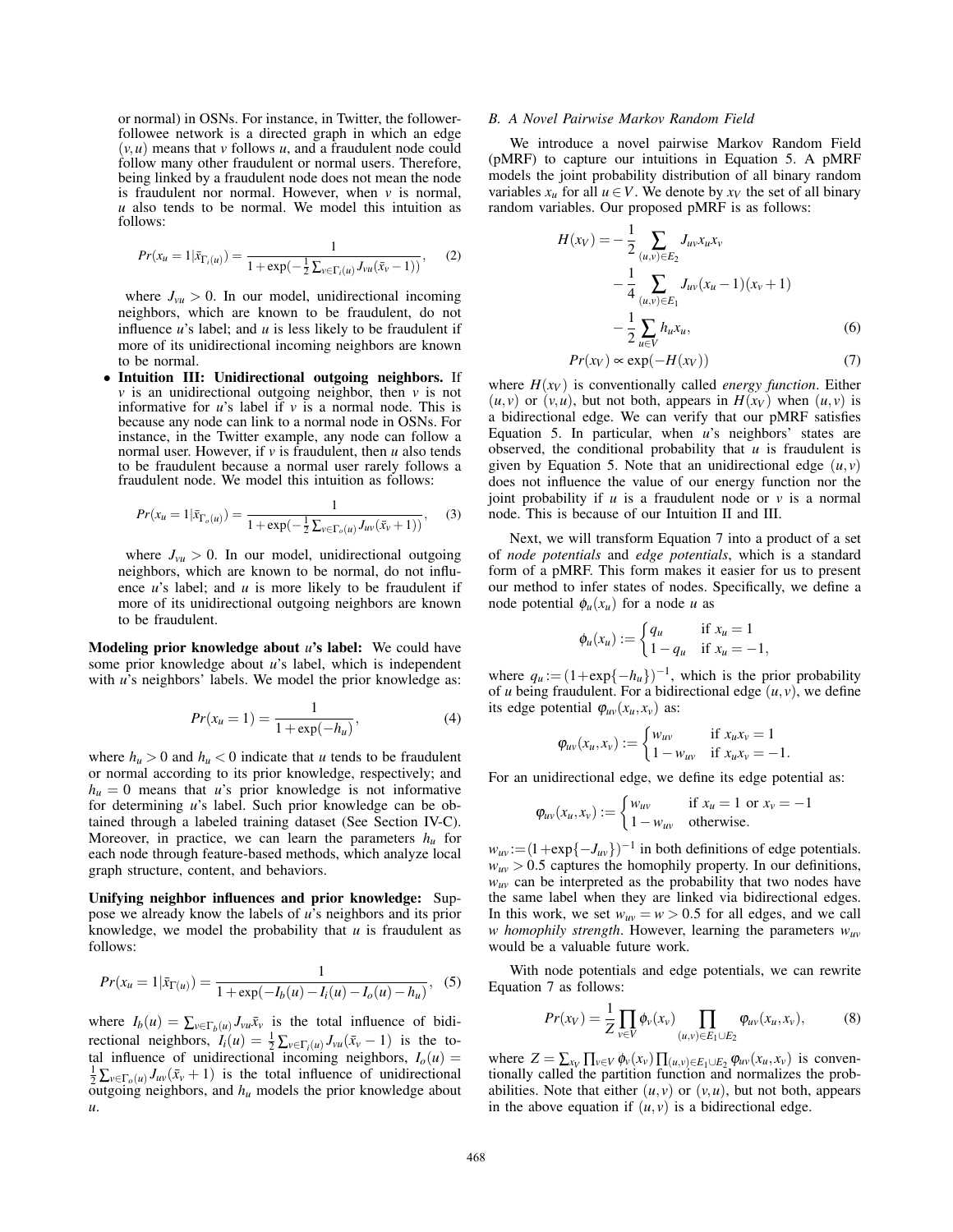## *C. Detecting Fraudulent Nodes*

We leverage the above pMRF to detect fraudulent nodes. Suppose we are given a set of labeled fraudulent nodes denoted as  $L_f$  and a set of labeled normal nodes denoted as  $L_n$ . We set the parameter  $q_u$  in node potentials as follows:

$$
q_u = \begin{cases} 0.5 + \theta & \text{if } u \in L_f \\ 0.5 - \theta & \text{if } u \in L_n \\ 0.5 & \text{otherwise,} \end{cases}
$$
 (9)

where  $0 < \theta \le 0.5$ . Then, we compute the posterior probability distribution of a node *u*, i.e.,  $Pr(x_u) = \sum_{x_{V/u}} Pr(x_V)$ . For simplicity, we denote by  $p_u$  the posterior probability that  $u$ is a fraudulent node, i.e.,  $p_u = Pr(x_u = 1)$ . We predict *u* to be fraudulent if  $p_u > 0.5$ , otherwise we predict *u* to be normal.

Computing posterior probability distribution using Loopy Belief Propagation (LBP): In the basic version of GANG, we use LBP [22] to estimate the posterior probability distribution  $Pr(x_u)$ . LBP iteratively passes messages between neighboring nodes in the graph. Specifically, the message  $m_{vu}^{(t)}(x_u)$  sent from *v* to *u* in the *t*th iteration is

$$
m_{vu}^{(t)}(x_u) = \sum_{x_v} \phi_v(x_v) \varphi_{vu}(x_v, x_u) \prod_{k \in \Gamma(v)/u} m_{kv}^{(t-1)}(x_v), \qquad (10)
$$

where  $\Gamma(v)/u$  is the set of all neighbors of *v*, except the receiver node *u*. This encodes that each node forwards a product over incoming messages of the last iteration and adapts this message to the respective receiver based on the homophily strength with the receiver. LBP stops when the changes of messages become negligible in two consecutive iterations (e.g.,  $l_1$  distance of changes becomes smaller than  $10^{-3}$ ) or it reaches the predefined maximum number of iterations *T*. After LBP halts, we estimate the posterior belief  $Pr(x_u)$  as follows:

$$
Pr^{(t)}(x_u) \propto \phi_u(x_u) \prod_{k \in \Gamma(u)} m_{ku}^{(t)}(x_u), \tag{11}
$$

which is equivalent to

$$
p_u^{(t)} = \frac{q_u \prod_{k \in \Gamma(u)} m_{ku}^{(t)}}{q_u \prod_{k \in \Gamma(u)} m_{ku}^{(t)} + (1 - q_u) \prod_{k \in \Gamma(u)} (1 - m_{ku}^{(t)})},
$$
(12)

where  $m_{ku}^{(t)} = m_{ku}^{(t)}(x_u = 1)$  and  $1 - m_{ku}^{(t)} = m_{ku}^{(t)}(x_u = -1)$ . Note that normalizing  $m_{ku}^{(t)}(x_u)$  does not affect the computation of posterior probability distribution of any node. Therefore, for simplicity, we have normalized  $m_{ku}^{(t)}(x_u)$  such that  $m_{ku}^{(t)}(x_u = 1)$  $+m_{ku}^{(t)}(x_u=-1)=1$  in the above equation.

## V. OPTIMIZING GANG

The basic version of GANG has two shortcomings: 1) GANG is not scalable enough, and 2) GANG is not guaranteed to converge. These shortcomings are caused by LBP which estimates the posterior probability distribution for each node. Specifically, LBP is not scalable enough because it maintains messages on each edge, and LBP might oscillate on loopy graphs [22]. In this section, we optimize GANG to address these shortcomings.

## *A. Eliminating Message Maintenance*

One of the major reasons why GANG is not scalable enough is that LBP maintains messages on each edge. We observe that the key reason why LBP needs to maintain messages on edges is that when a node *v* prepares a message to its neighbor *u*, it needs to exclude the message that *u* sends to *v*. Therefore, our first optimization step is to include the message that *u* sends to *v* when *v* prepares its message for *u*. Formally, we modify Equation 10 as follows:

$$
m_{vu}^{(t)}(x_u) = \sum_{x_v} \phi_v(x_v) \varphi_{vu}(x_v, x_u) \prod_{k \in \Gamma(v)} m_{kv}^{(t-1)}(x_v).
$$
 (13)

Considering Equation 11, we have:

$$
m_{vu}^{(t)}(x_u) \propto \sum_{x_v} \varphi_{vu}(x_v, x_u) Pr^{(t-1)}(x_v).
$$
 (14)

Recall that we normalize  $m_{vu}^{(t)}(x_u)$  such that  $m_{vu}^{(t)}(x_u = 1)$  +  $m_{vu}^{(t)}(x_u = -1) = 1$ , and we abbreviate  $m_{vu}^{(t)}(x_u = 1)$  as  $m_{vu}^{(t)}$ . With such normalization, our modified messages become

$$
m_{vu}^{(t)} = \begin{cases} 0.5, & \text{if } p_v^{(t-1)} > 0.5 \text{ and } v \in \Gamma_i(u) \\ 0.5, & \text{if } p_v^{(t-1)} < 0.5 \text{ and } v \in \Gamma_o(u) \\ p_v^{(t-1)} w + (1 - p_v^{(t-1)})(1 - w), \text{otherwise.} \end{cases}
$$
(15)

With our modified messages, GANG does not need to store messages on edges and computing posterior beliefs is much more scalable as we will demonstrate in our experiments.

## *B. Approximating GANG with a Matrix Form*

GANG iteratively applies Equations 15 and 12 with our modified messages, which still cannot guarantee convergence. The key reason is that Equation 12 combines messages from a node's neighbors in a nonlinear fashion. We make GANG converge via linearizing Equation 12. The resulting optimized GANG can be represented in a concise matrix form.

We define the residual of a variable *y* as  $\hat{y} = y - 0.5$ ; we define the residual vector  $\hat{\mathbf{y}}$  of  $\mathbf{y}$  as  $\hat{\mathbf{y}} = [y_1 - 0.5, y_2 - 0.5, \dots]$ ; and we define the residual matrix  $\hat{Y}$  of Y as each entry of Y substracting 0.5. With residual variables, we can represent the residual message  $\hat{m}_{vu}^{(t)}$  in Lemma 1.

**Lemma 1** (Residual Messages). *The residual message*  $\hat{m}_{vu}^{(t)}$ *can be represented as follows:*

$$
\hat{m}_{vu}^{(t)} = \begin{cases}\n0 & \text{if } \hat{p}_v^{(t-1)} > 0 \text{ and } v \in \Gamma_i(u) \\
0 & \text{if } \hat{p}_v^{(t-1)} < 0 \text{ and } v \in \Gamma_o(u) \\
2\hat{p}_v^{(t-1)}\hat{w} & otherwise.\n\end{cases}
$$
\n(16)

*Proof:* By substituting variables in Equation 15 with their residuals.

We denote by  $A_b \in \mathbb{R}^{|V| \times |V|}$ ,  $A_i \in \mathbb{R}^{|V| \times |V|}$ , and  $A_o \in$  $\mathbb{R}^{|V| \times |V|}$  the bidirectional, unidirectional incoming, and unidirectional outgoing adjacency matrices of the social graph, respectively. The *u*th row of  $A_b$ ,  $A_i$ , and  $A_o$  represents the bidirectional, unidirectional incoming, and unidirectional outgoing neighbors of *u*. Formally, if there exists a bidirectional edge between *u* and *v*, then the entry  $A_{b,uv} = A_{b,vu} = 1$ ,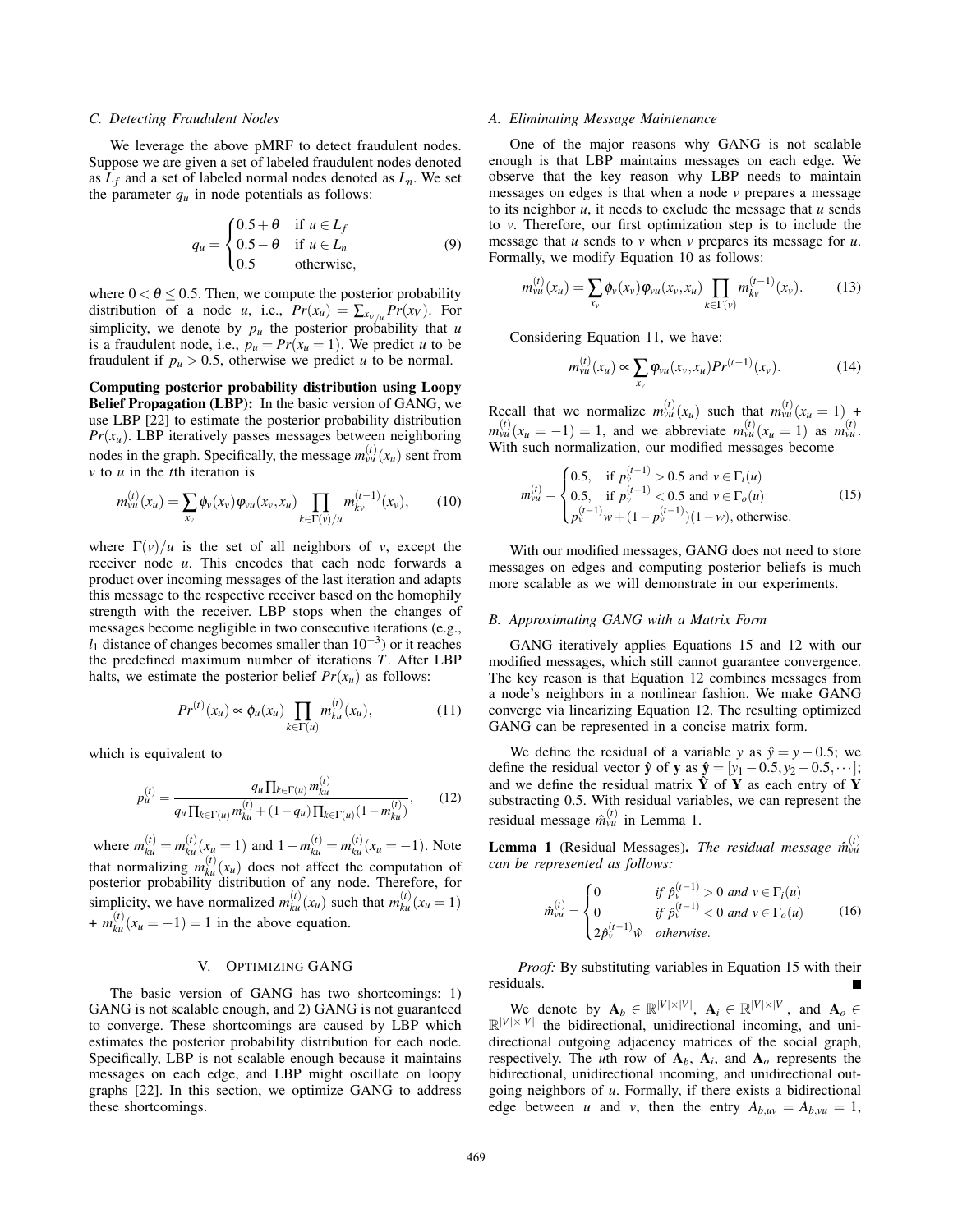otherwise,  $A_{b,uv} = A_{b,vu} = 0$ ; if there exists an unidirectional edge from *u* to *v*, then  $A_{o,uv} = 1$  and  $A_{i,vu} = 1$ . We define  $\mathbf{p}^{(t)} = [p_1^{(t)}; p_2^{(t)}; \cdots; p_{|V}^{(t)}]$  $\begin{bmatrix} V' \\ V \end{bmatrix}$  as the column vector of all nodes' posterior beliefs in the *t*th iteration, and  $\hat{\mathbf{p}}^{(t)}$  as its residual vector. Similarly, we denote by  $\mathbf{q} = [q_1; q_2; \cdots; q_{|V|}]$  the column vector of all nodes' prior beliefs, and by  $\hat{q}$  its residual vector. Let  $\hat{\mathbf{P}}^{(t)} \in \mathbb{R}^{|V| \times |V|}$  be a matrix consisting of |*V*| repeats of the column vector  $\hat{\mathbf{p}}^{(t)}$ , i.e.,  $\hat{\mathbf{P}}^{(t)} = [\hat{\mathbf{p}}^{(t)}, \hat{\mathbf{p}}^{(t)}, \cdots]$ . With these notations, we have the following theorem, which states that GANG can be approximated as a concise matrix form.

Theorem 1. *We can approximate Equations 15 and 12 as the following equation:*

$$
\begin{cases}\n\mathbf{A}_{i}^{'(t-1)} = I(\mathbf{A}_{i} \circ \hat{\mathbf{P}}^{(t-1)^{T}}), \\
\mathbf{A}_{o}^{'(t-1)} = I(-\mathbf{A}_{o} \circ \hat{\mathbf{P}}^{(t-1)^{T}}), \\
\hat{\mathbf{p}}^{(t)} = \hat{\mathbf{q}} + 2 \cdot \hat{\mathbf{w}} \cdot (\mathbf{A}_{b} + \mathbf{A}_{i}^{'(t-1)} + \mathbf{A}_{o}^{'(t-1)}) \cdot \hat{\mathbf{p}}^{(t-1)},\n\end{cases} (17)
$$

*where the operator* ◦ *represents element-wise product of two matrices,* Y*<sup>T</sup> is the transpose of the matrix* Y*, and the indicator function I*(Y) *means that an entry is set to be 0 if the corresponding entry of the matrix* Y *is non-negative, otherwise it is set to be 1.*

*Proof:* See Appendix A.

Theorem 1 demonstrates that posterior beliefs can be iteratively solved by matrix operations without explicitly modeling messages. We note that Gatterbauer et al. [25] and Jia et al. [26] recently linearized LBP over a pMRF on an undirected graph. In particular, Jia et al. also leveraged the two steps of eliminating message maintenance and approximating as matrix form. However, our work linearizes LBP over a new pMRF on a directed graph, which is more complex.

Computational complexity: We use sparse matrix representation to implement GANG. In each iteration, GANG traverses each unidirectional edge twice (once for each node of the edge) and each bidirectional edge once. Therefore, time complexity of GANG is  $O(2 \cdot (|E_1| + |E_2|) \cdot t)$ , where *t* is the number of iterations. We note that the basic version of GANG has the same asymptotic time complexity. However, the constants in their asymptotic representations are different, which results in their significantly different scalability performances.

## VI. CONVERGENCE ANALYSIS

We analyze the conditions when our optimized version of GANG converges. Suppose we are given an iterative linear process:  $y^{(t)} \leftarrow c + M\hat{y}^{(t-1)}$ . A basic result from linear systems [27] says that the linear process converges with any initial condition  $y^{(0)}$  if and only if the spectral radius of M is smaller than 1, i.e.,  $\rho(M)$  < 1. We use this basic result to analyze the convergence conditions for our optimized GANG.

Theorem 2 (Sufficient and Necessary Convergence Condition for Optimized GANG). *A sufficient and necessary condition for our optimized GANG to converge is that the residual of the homophily strength (i.e.,*  $\hat{w}$ *) is bounded as follows:* 

$$
\hat{w} < \frac{1}{2\rho \left(\mathbf{A}_b + \mathbf{A}_i^{l(t_*)} + \mathbf{A}_o^{l(t_*)}\right)},\tag{18}
$$

*where*  $t_* = \text{argmax}_t \rho \left( \mathbf{A}_b + \mathbf{A}'^{(t)}_i + \mathbf{A}'^{(t)}_o \right)$ .

## *Proof:* By applying the result in linear systems [27]. ■

Theorem 2 gives a strong sufficient and necessary convergence condition for optimized GANG. However, setting *w*ˆ using Theorem 2 is computationally expensive in practice. Because it involves simulating the iterative process and computing spectral radius. Therefore, we derive a *sufficient condition* for optimized GANG to converge. We can easily set  $\hat{w}$  using our sufficient condition. Our sufficient condition is based on the fact that any norm is an upper bound of the spectral radius [28], i.e.,  $\rho(\mathbf{M}) \leq ||\mathbf{M}||$ , where  $|| \cdot ||$  indicates some matrix norm. In particular, we use the induced  $l_1$  matrix norm  $\|\cdot\|_1$ , i.e.,  $\|\mathbf{M}\|_1 = \max_j \sum_i |\mathbf{M}_{ij}|$ , which is the maximum absolute column sum of the matrix. Our sufficient condition for convergence is as follows:

Theorem 3 (Sufficient Convergence Condition for Optimized GANG). Let  $\|\cdot\|_1$  *stand for the induced*  $l_1$  *norm of a matrix. The following inequality is a sufficient condition for our optimized GANG to converge.*

$$
\hat{w} < \frac{1}{2\|\mathbf{A}_b + \mathbf{A}_i + \mathbf{A}_o\|_1} = \frac{1}{2\max_{u \in V} d_u},\tag{19}
$$

*where*  $d_u = |\Gamma_u|$  *is the degree of u.* 

## *Proof:* See Appendix B.

Theorem 3 provides an elegant way to guide us to set  $\hat{w}$ , i.e., once  $\hat{w}$  is smaller than the inverse of 2 times of the maximum node degree, GANG is guaranteed to converge. In practice, some nodes (e.g., celebrities) could have orders of magnitude bigger degrees than the others (e.g., ordinary people), and such nodes make  $\hat{w}$  very small. In our experiments, we find that GANG can still converge when replacing the maximum node degree with the average node degree.

Similar to analyzing convergence of the optimized LBP over a standard pMRF on an undirected graph in Jia et al. [26], our analysis relies on linear systems and matrix theory. However, the mathematical details are more complex for the convergence analysis of the optimized version of GANG.

## VII. EVALUATIONS

#### *A. Experimental Setup*

Dataset description: We compare GANG with existing methods on two large-scale OSN datasets with labeled fraudulent and normal nodes.

First, we obtained a Twitter follower-followee graph with 41,652,230 users and 1,468,364,884 edges from Kwak et al. [29]. In this graph, a directed edge  $(u, v)$  means that *u* follows *v*. We obtained ground truth labels for each node from Wang et al. [7]. Specifically, 205,355 users were suspended by Twitter and we treated them as fraudulent users; 36,156,909 users were active and we treated them as normal users; and the remaining 5,289,966 users were deleted. As deleted users could be deleted by Twitter or by users themselves, we could not distinguish the two cases without accessing to Twitter's internal data. Thus, we treat them as unlabeled users. We sample 500,000 labeled users uniformly at random as a training set and treat the remaining labeled users as the testing set.

Second, we obtained a Sina Weibo dataset with 3,538,487 users and 652,889,971 directed edges from Fu et al. [9]. Like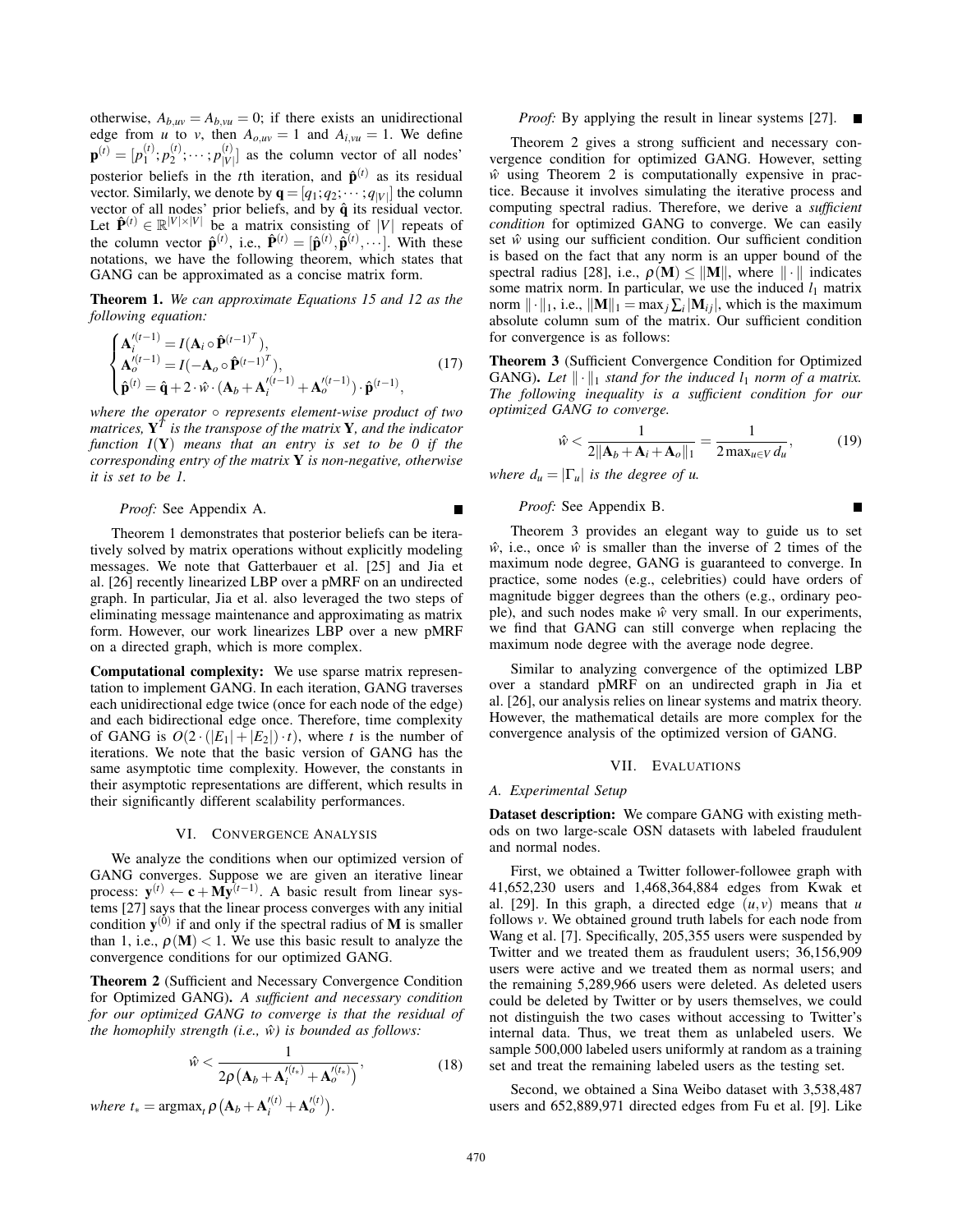TABLE II: Dataset statistics.

| <b>Dataset</b> | <b>Twitter</b> | Sina Weibo  |
|----------------|----------------|-------------|
| #Nodes         | 41,652,230     | 3,538,487   |
| #Edges         | 1,468,364,884  | 652,889,971 |
| Ave. degree    | 71             | 369         |

Twitter, a directed edge  $(u, v)$  means that *u* follows *v*. Fu et al. also manually labeled 2000 users sampled uniformly at random. Among them, 482 were fraudulent users, 1,498 were normal users, and 20 were unknown users (we do not consider these users in our experiments). We split the fraudulent and normal users into two halves; one is treated as the training set and the other is treated as the testing set. Table II shows some statistics of our datasets.

Compared methods: We compare GANG with both undirected and directed graph based methods. By default, we will use the optimized version of GANG.

*1) Using undirected graphs.* We consider the following undirected graph based methods: the well known graph-based semi-supervised learning method (SSL) [30], SybilRank [12], SybilBelief [5], and SybilSCAR [7]. SSL and SybilRank are based on random walks and SybilBelief is based on pMRF. SybilSCAR unifies random walk based methods and pMRF based methods as a local rule based framework. Moreover, under the framework, SybilSCAR designs a new local rule which outperforms existing random walk and pMRF based local rules. SSL, SybilBelief, and SybilSCAR can leverage both fraudulent users and normal users in the training dataset, while SybilRank is only able to leverage labeled normal users. These methods transform a directed graph into an undirected one via keeping an edge between two nodes if they are connected via bidirectional edges. This is more robust than keeping both bidirectional and unidirectional edges because fraudulent nodes can create arbitrary number of unidirectional edges with normal nodes, making them well embedded among normal nodes. Since these methods require connected graphs, we evaluate them on the largest connected component in the transformed undirected graph.

We note that SybilWalk [8] is very accurate at detecting fraudulent users in the Twitter dataset when we transform the directed graph into an undirected one via keeping an edge between two nodes if they are connected via directional edge(s). However, such transformation is not adversarially robust. On the transformed undirected Twitter graph with bidirectional edges only, SybilWalk achieves performance close to SybilBelief. Therefore, we do not show results of SybilWalk for simplicity.

*2) Using directed graphs.* We consider the following directed graph based methods: TrustRank [14], DistrustRank [15], CIA [16], and CatchSync [20]. TrustRank, DistrustRank, and CIA are based on random walks, while CatchSync leverages HITS [31]. TrustRank and DistrustRank were originally designed to detect fraudulent webpages based on hyperlinks, but they can be applied to detect fraudulent users in OSNs. TrustRank leverages only labeled normal nodes in the training dataset; DistrustRank and CIA are essentially the same, and they only leverage labeled fraudulent nodes; and CatchSync does not leverage the training dataset.

TABLE III: AUCs of compared methods.

| Methods    |                          | <b>Twitter</b> | Sina Weibo |
|------------|--------------------------|----------------|------------|
| Using      | <b>SSL [30]</b>          | 0.55           | 0.68       |
| undirected | SybilRank [12]           | 0.57           | 0.61       |
| graphs     | SybilBelief [5]          | 0.61           | 0.65       |
|            | SybilSCAR <sup>[7]</sup> | 0.64           | 0.68       |
|            | TrustRank [14]           | 0.60           | 0.66       |
| Using      | DistrustRank [15]        | 0.63           | 0.64       |
| directed   | <b>CIA</b> [16]          | 0.63           | 0.64       |
| graphs     | CatchSync [20]           | 0.68           | 0.51       |
|            | <b>GANG</b>              | 0.72           | 0.80       |

**Parameter setting:** For GANG, we set  $\theta = 0.4$  to consider possible label noises, i.e., we assign a prior probability of being fraudulent 0.9, 0.1, and 0.5 to labeled fraudulent nodes, labeled normal nodes, and unlabeled nodes, respectively; we set  $\delta =$  $10^{-3}$ ; and we respectively set  $\hat{w} = 0.01$  and  $\hat{w} = 0.001$  on Twitter and Sina Weibo, considering their different average node degrees. For all other compared methods, we set their parameters according to the original papers. For instance, we set the *decay factor* to be 0.85 for TrustRank [14] as suggested by its authors. For CatchSync [20], we set the parameter  $\alpha = 3$ as suggested by its authors.

## *B. Ranking Results*

Each compared method essentially computes a score for each node. We rank the nodes in the testing dataset using the scores such that fraudulent nodes are supposed to rank higher than normal nodes.

Overall ranking performance: We first use AUC to measure the overall ranking performance of the compared methods. In our problem, AUC can be interpreted as the probability that a randomly sampled fraudulent node is ranked higher than a randomly sampled normal node in the testing dataset. The higher AUC, the better performance. Table III shows the AUCs of all compared methods on the Twitter and Sina Weibo datasets. We observe that GANG consistently outperforms all compared methods on both datasets. We note that CatchSync achieves a close AUC as GANG on the Twitter dataset. However, CatchSync's performance degrades substantially on the Sina Weibo dataset. CatchSync relies on node degrees and properties of a node's neighbors. Therefore, we suspect the reason for CatchSync's poor performance on Sina Weibo is that nodes in the Sina Weibo dataset have larger average node degrees and their neighbors have more diverse properties.

Fraudulent nodes in top-ranked nodes: In practice, the ranking of nodes can be used as a priority list to help OSNs' human workers manually inspect nodes and detect fraudulent nodes. Inspecting nodes according to their rankings could aid human workers to detect more fraudulent nodes than inspecting nodes picked uniformly at random, within the same amount of time. When ranking is used for such purpose, the number of fraudulent nodes in top-ranked nodes is important because human workers can only inspect a limited number of nodes.

AUC measures the overall ranking performance, but it cannot tell fraudulent nodes among the top-ranked nodes. Therefore, we further compare the considered methods using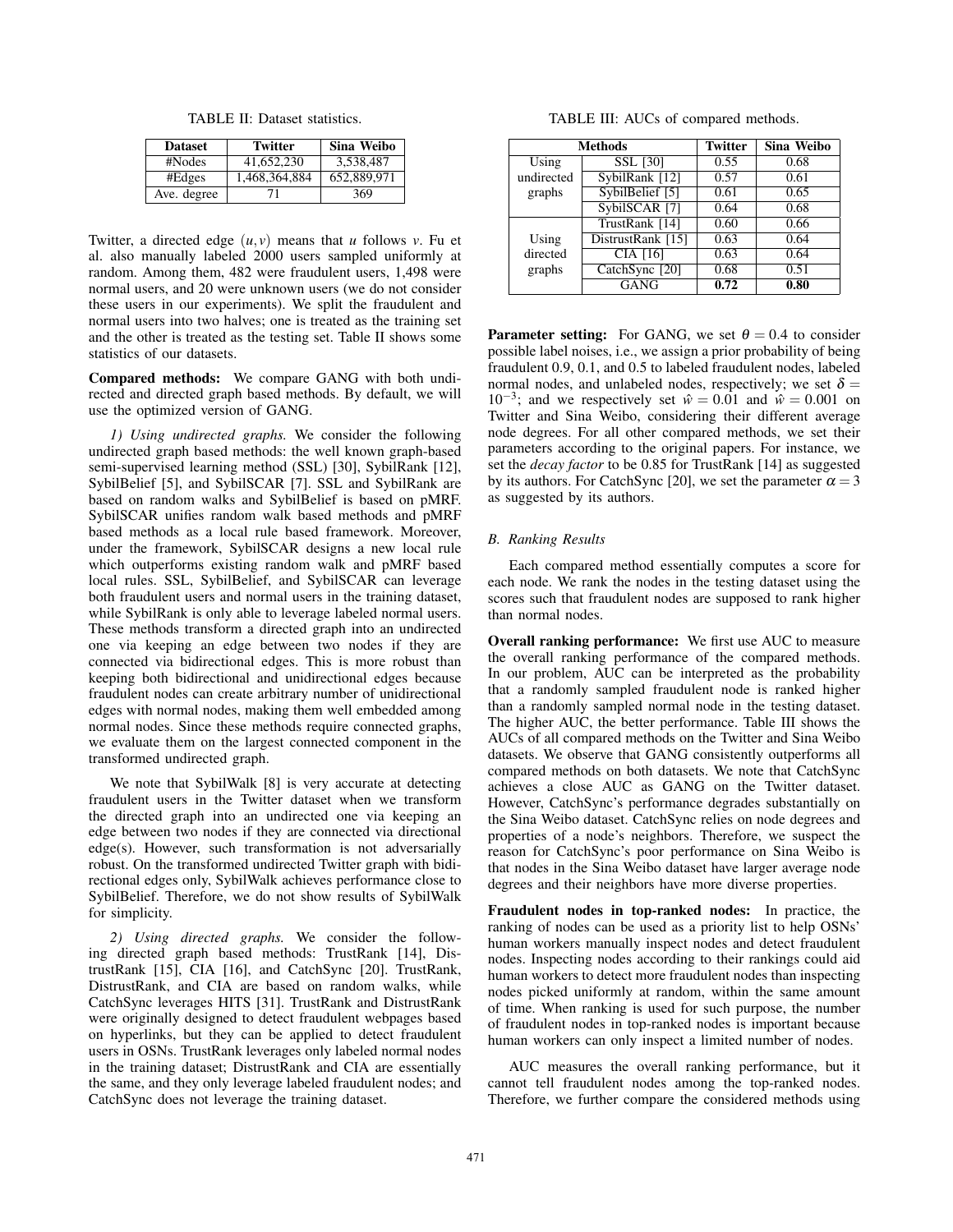

Fig. 2: Fraction of fraudulent nodes in each top ranked interval on the Twitter dataset.



Fig. 3: GANG's relative errors of residual posterior beliefs vs. number of iterations. GANG converges.

the fraction of fraudulent nodes in top-ranked nodes. In particular, we divide the top-20K nodes into 10 intervals, where each interval has 2K nodes. Figure 2 shows the fraction of fraudulent nodes in each interval for the Twitter dataset. Since the Sina Weibo dataset does not have enough labeled nodes to draw a similar graph, we omit its corresponding results. GANG achieves the best performance and substantially outperforms other methods. Specifically, the fraction of fraudulent nodes detected by GANG ranges from 77.5% to 99.8% in the top-10 2K-node intervals. The superiority of GANG comes from that GANG leverages unidirectional edges and GANG utilizes both labeled fraudulent and normal users.

Unbalanced vs. balanced training dataset: SSL, SybilBelief, SybilSCAR, and GANG leverage both labeled normal nodes and labeled fraudulent nodes in the training dataset. In real-world, human workers of an OSN would sample some nodes (e.g., 500,000 nodes in our Twitter dataset) and manually label them as a training dataset. In our Twitter dataset, such a training dataset is very unbalanced, i.e., fraudulent : normal = 1 : 176. We found that SSL, SybilBelief, SybilSCAR, and GANG achieve better results for fraudulent nodes in topranked nodes when using the unbalanced training dataset. However, they achieve much better AUCs when transforming the unbalanced training dataset into a balanced one. Specifically, among the 500,000 labeled nodes in the training dataset, we further sample some labeled normal nodes such that we



Fig. 4: Running time of directed graph based methods on synthesized graphs with increasing number of edges. DistrustRank and CIA have almost identical results with TrustRank, and thus we omit their results for conciseness.

have the same number of labeled fraudulent nodes and labeled normal nodes, which we treat as a balanced training dataset. Therefore, for the Twitter dataset, we obtained the AUC results in Table III for SSL, SybilBelief, SybilSCAR, and GANG using the sampled balanced training dataset; and we obtained the results in Figure 2 using the original unbalanced training dataset. For the Sina Weibo dataset, we did not observe the difference between unbalanced and balanced training dataset, and thus we use the original unbalanced training dataset for all methods. We suspect the reason is that Sina Weibo dataset has a much more balanced ratio between fraudulent nodes and normal nodes, i.e., fraudulent : normal  $= 1 : 3$ .

### *C. Convergence*

Figure 3 shows GANG's relative errors of residual posterior beliefs in two consecutive iterations, i.e.,  $\|\hat{\mathbf{p}}^{(t)}\|$  $\hat{\mathbf{p}}^{(t-1)} \|_1 / \| \hat{\mathbf{p}}^{(t)} \|_1$ , as a function of the number of iterations *t*. We observe that the relative error first increases, then decreases, and finally converges on both datasets.

#### *D. Scalability*

We measure the scalability of compared directed graph based methods with respect to the number of edges in the graph. Since we need graphs with different number of edges, but the Twitter and Sina Weibo datasets have fixed number of edges, we synthesize graphs according to a Preferential Attachment (PA) model [32]. We note that there are more advanced network models (e.g., the one proposed by Gong et al. [33]) to synthesize more realistic graphs. However, since the scalability does not depend on the graph structures, we use the simple PA model to synthesize graphs. All the compared methods involve iterative computing processes, e.g., TrustRank, DistrustRank, and CIA iteratively compute random walks, while CatchSync relies on the iterative HITS [31] algorithm. For fair comparison, we run the iterative processes with the same number of iterations. Figure 4 shows the running time used by the directed graph based methods (GANG Basic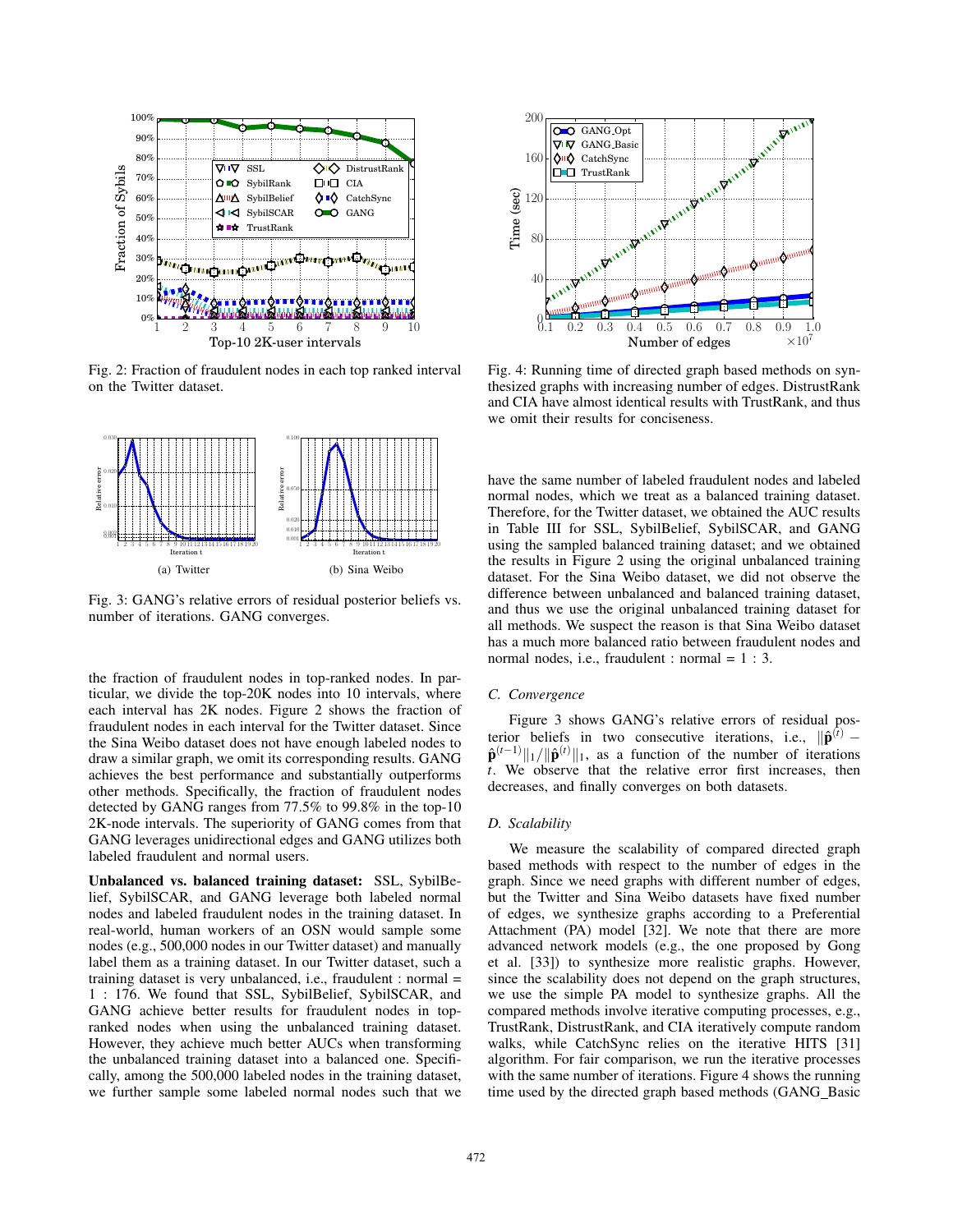| Category         | <b>Percentage</b> |         |          |
|------------------|-------------------|---------|----------|
|                  | Suspended users   | 41.5%   |          |
| Fraudulent users | <b>Spammers</b>   | 42.5%   | $92.0\%$ |
|                  | Compromised users | 8.0%    |          |
| Normal users     |                   | $6.8\%$ |          |
| Unknown users    |                   | $1.2\%$ |          |

TABLE IV: Labeling results of the 1K nodes that are sampled from the top-ranked 100K nodes for Sina Weibo.

and GANG\_Opt are the basic and optimized versions of GANG, respectively) when we increase the number of edges in the synthesized graph.

First, GANG\_Opt is slightly less efficient than random walk based methods TrustRank, DistrustRank, and CIA. This is because, in each iteration, these methods traverse each unidirectional edge once while GANG traverses twice. Second, GANG\_Opt is more scalable than CatchSync. This is because CatchSync first uses HITS, which already has the same time complexity with GANG\_Opt, to compute nodes' hubness and authoritativeness scores, and then CatchSync further computes each node's *synchronicity*, which involves going through node pairs between a node's outgoing neighbors, and *normality*, which involves going through node pairs between a node's outgoing neighbors and all nodes. Third, GANG Opt is one order of magnitude more scalable than GANG\_Basic.

## *E. Case Study on Sina Weibo*

We apply our GANG to the Sina Weibo dataset and manually inspect the detected fraudulent nodes. Specifically, we use all the 1980 labeled nodes as a training dataset and produce a ranking list for the remaining nodes. Then we sample 1K nodes from the top-ranked 100K nodes uniformly at random, and we manually inspect them. Table IV shows the labeling results of the 1K nodes.

*1) Suspended users.* These users didn't exist any more at the time of our inspection. They could be suspended/deleted by Sina Weibo's detector or the users themselves.

*2) Spammers.* These users post or share a large amount of advertisements, e.g., to promote their products or to sell pirated products. These users violate Sina Weibo's policy,<sup>1</sup> and thus they should be suspended/deleted by Sina Weibo company. Interestingly, we found that some spammers also posted many *seemingly normal tweets* to camouflage themselves. For instance, Figure 5(a) shows an example spammer who posts seemingly normal tweets exactly every 9 hours and 13 minutes. We randomly sampled some tweets and used them as keywords to search on Baidu (the largest search engine in China). We found that these tweets were simply copied from Internet. Figure 5(b) shows the search results of one tweet. We suspect such spammers are controlled by software and are trying to evade content-based detection. Indeed, they have successfully evaded Sina Weibo's detector.

*3) Compromised users.* These users posted normal tweets about daily activities before a certain time point, and then they started to post or share a large amount of advertisements. We also randomly sampled some normal tweets of these users, but



Fig. 5: (a) A user performing periodic tweeting. (b) Search results of one of the user's tweet on Baidu.

we could not find them on the Baidu search engine. Therefore, we suspect that these users could be compromised normal users. Our method can detect these compromised users because they link to other spammers to share their tweets.

*4) Normal users.* These users post normal tweets and comply with Sina Weibo's policy.

*5) Unknown users.* These users had no tweets at the time of inspection, so we cannot classify them through contents.

Comparing with Sina Weibo's detector: When Sina Weibo's detector detects a fraudulent user, the user will be suspended or deleted. In other words, the number of fraudulent nodes detected by Sina Weibo's detector is upper bounded by the category *suspended users*, and the users in the category *spammers* and *compromised users* have evaded Sina Weibo's detector. However, our method GANG can detect these fraudulent users.

## VIII. CONCLUSION AND FUTURE WORK

In this work, we propose GANG, a guilt-by-association method on directed graphs, to detect fraudulent users in OSNs. Based on the unique characteristics of the fraudulent-userdetection problem in directed graphs, we design a novel pairwise Markov Random Field to model the joint probability distribution of the states of all users. In the basic version of GANG, we use Loopy Belief Propagation to perform inference. Furthermore, we optimize GANG to make it convergent and more scalable via eliminating message maintenance and approximating GANG by a concise matrix form. We compare GANG with various existing guilt-by-association methods using a large-scale Twitter dataset and a large-scale Weibo dataset with labeled fraudulent users and normal users. Our results demonstrate that GANG substantially outperforms existing guilt-by-association methods. Moreover, we demonstrate that the optimized version of GANG is significantly more efficient than its basic version.

Future research direction includes applying GANG to detect other online frauds such as web spams, spamming reviews, and fake page likes.

#### **REFERENCES**

<sup>1</sup>http://weibo.cn/dpool/ttt/h5/regagreement.php

<sup>[1]</sup> Fake Users in Twitter, "http://goo.gl/q1snms."